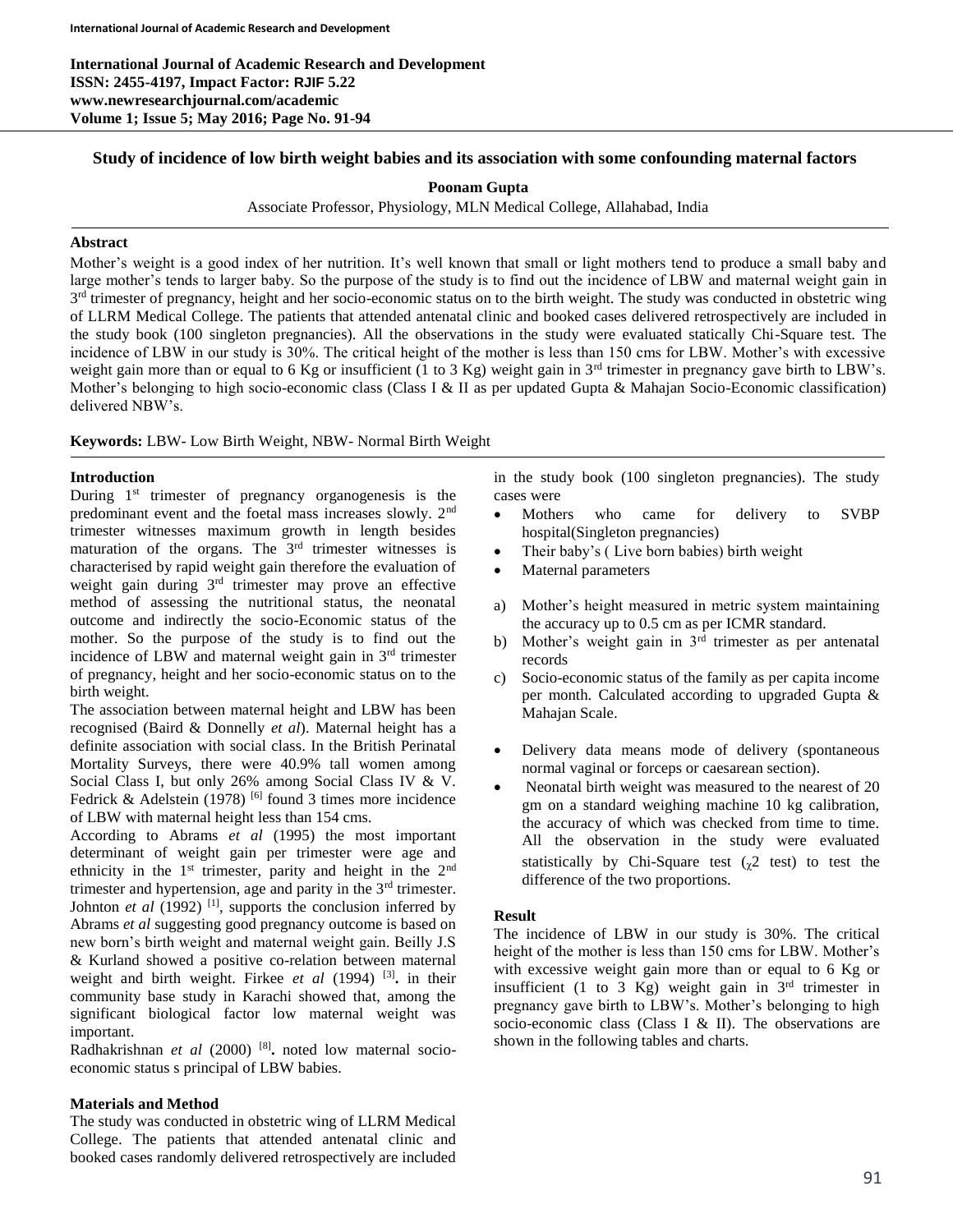**Table 1:** Effect of Maternal Height on Birth Weight

| <b>Height Of The Mother (In Cms)</b> | Lbw's |       | Nbw's |       | <b>Total No. Of Cases</b> | Lbw % | Nbw $\%$ |
|--------------------------------------|-------|-------|-------|-------|---------------------------|-------|----------|
|                                      | No    | $\%$  | No    | $\%$  |                           |       |          |
| 145-150                              |       | 30    | 18    | 25.71 | 27                        | 33.33 | 66.67    |
| 151-155                              |       | 56.67 | 39    | 55.71 | 56                        | 30.36 | 69.64    |
| 156-160                              |       | 13.33 | 13    | 18.58 |                           | 23.53 | 76.47    |
| Total                                | 30    |       | 70    |       | 100                       |       |          |

 $X^2(1) = 0.04$ 

*p* > 0.05, Statistically Insignificant



**Chart 1:** Effect of Maternal Height on Neonatal Birth Weight

Table 2: Effect of Maternal Weight Gain in 3<sup>rd</sup> Trimester on Neonatal Birth Weight.

| Weight Gain By Mother In 3rd<br>Trimester $(In Kg)$ | LBW's |       | NBW's |       | <b>Total No. Of Cases</b> | LBW $\%$ | NBW $\%$ |
|-----------------------------------------------------|-------|-------|-------|-------|---------------------------|----------|----------|
|                                                     | No    | $\%$  | No    | $\%$  |                           |          |          |
| 1-3                                                 | 14    | 46.67 | 36    | 51.43 | 50                        | 28       | 72       |
| $4-6$                                               | 10    | 33.33 | 60    | 42.86 | 40                        | 25       |          |
| >6                                                  |       | 20    |       | 5.71  | 10                        | 60       | 40       |
| Total                                               | 30    |       | 70    |       | 100                       |          |          |

 $X^2(1) = 1$ 

p >0.05, Statistically Insignificant



Chart 2: Effect of Maternal Weight Gain in 3<sup>rd</sup> Trimester on Birth Weight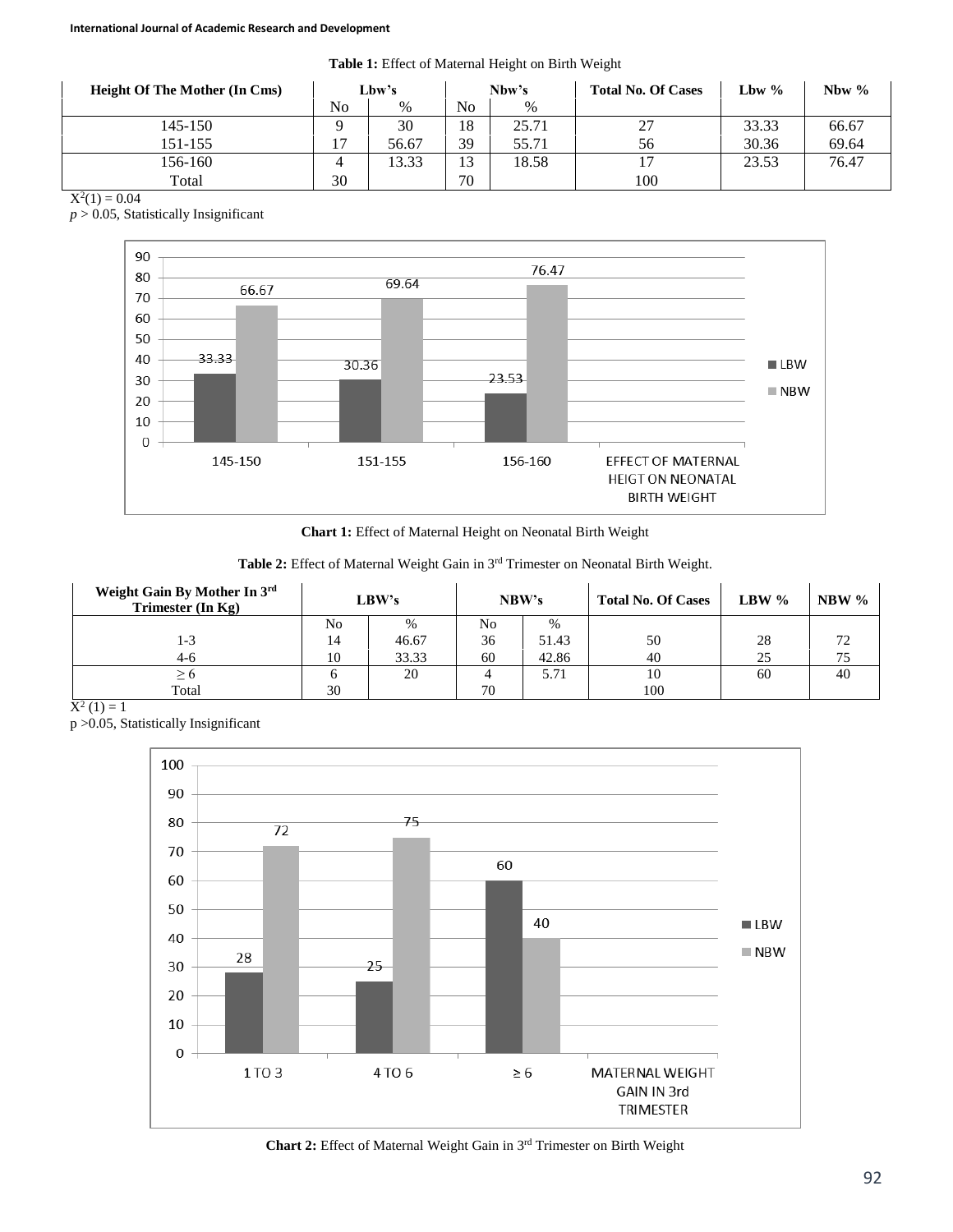**Table 3:** Effect of Socio-Economic Status on Neonatal Birth Weight

| <b>Socio-Economic Status Per</b><br>Capatia Income(In Rs) Per Month | LBW's          |               | NBW's          |               | <b>Total No. Of Cases</b> | LBW $\%$ | $NBW\%$ |
|---------------------------------------------------------------------|----------------|---------------|----------------|---------------|---------------------------|----------|---------|
|                                                                     | N <sub>0</sub> | $\frac{0}{0}$ | N <sub>0</sub> | $\frac{6}{9}$ |                           |          |         |
| Class I $(>1600)$                                                   |                |               |                | 2.86          |                           |          | 100     |
| Class II (1000-1599)                                                |                | 3.33          | 11             | 15.71         | 12                        | 8.33     | 91.67   |
| Class III (500-999)                                                 |                | 10            | 13             | 18.57         | 16                        | 18.75    | 81.25   |
| Class IV (200-499)                                                  |                | 30            | 16             | 22.86         | 25                        | 36       | 64      |
| Class V $(<200)$                                                    | 17             | 56.67         | 28             | 40            | 45                        | 37.78    | 62.22   |
| <b>TOTAL</b>                                                        | 30             |               | 70             |               | 100                       |          |         |

 $\overline{X^2(1)} = 1.73$ 

 $p > 0.05$ , Stasistacilly Insignificant



**Chart 3:** Effect of Socio-Economic Status on Neonatal Birth Weight

## **Discussion**

The present study showed that there was great incidence of LBW's in mothers having height of  $\leq 150$  cms. However this relationship was statically insignificant  $(p > 0.05)$  shown in table 1.

This is in agreement with results shown by Bhatia *et al*  $(1984)$ <sup>[7]</sup> who found 40% incidence of LBW's with mother's height  $> 148.2$  cms. The study of Trivedi & Mavalankar (1986) [9] elucidates that epidemiological features showed incidence of LBW's 20.37% with mother's short height 152.5 cms while mothers more than or equal to 152.5 cms gave babies of birth weight more than 2.5 kg.

The literature is also revealing conflicting reports about significance of maternal height and neonatal birth weight. The present study found an inverse but insignificant relationship as observed by many workers. This may be due to small sample size or influence of certain environmental, nutritional and socio-economic factors operative since early child hood of mothers.

The study revealed the maximum 60% of the LBW in mothers with excessive weight gain of more than or equal to 6 Kg in 3rd trimester of pregnancy. In contrast to preent study Beilly JS & Kurland showed that heavier women tend to have heavier infant.

Mukherjee & Biswas, Achar, Arora *et al*, Nadkarni & Udani reported a positive co-relaton between low socio-economic status and increasing incidence of LBW babies. Radhakrishnan *et al* (2000) <sup>[8]</sup>. noted low socio-economic status as the principal determinant of LBW babies. As high socio-economic status had ample resources to meet nutritional requirements, healthcare, maternal care throughout the pregnancy and delivery. Under priviliged mothers belonging to lower socio-economic groups had poor resources, disadvantages of poverty, ignorance, diseases, lack of adequate health care and poor living conditions leading to LBW babies.

# **Conclusion**

- 1. The critical height of the mother is less than 150 cms for LBW.
- 2. Mother's with excessive weight gain more than or equal to 6 Kg or insufficient (1 to 3 Kg) weight gain in  $3<sup>rd</sup>$ trimester in pregnancy gave birth to LBW's.
- 3. Mother's belonging to high socio-economic class (Class I & II as per updated Gupta & Mahajan Socio-Economic classification) delivered NBW's.